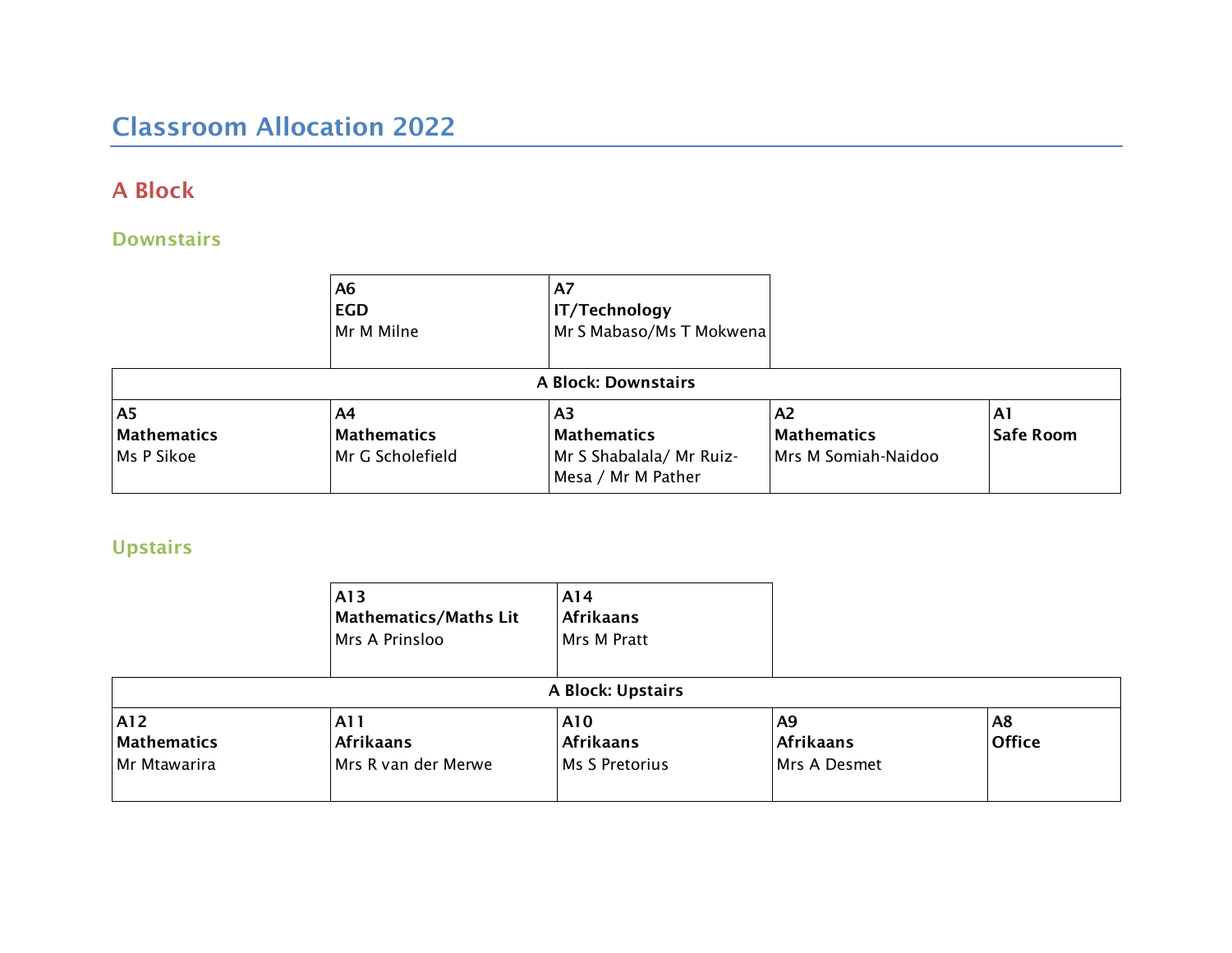# B Block

### **Downstairs**

|                                                                        | <b>B6</b><br>Geography<br>Mr R Warriner /<br>Mr Mbonambi                   | <b>B7</b><br>Geography<br>Mrs M Abrahamse /<br>Mr Mbonambi               |                                            |                                                   |
|------------------------------------------------------------------------|----------------------------------------------------------------------------|--------------------------------------------------------------------------|--------------------------------------------|---------------------------------------------------|
|                                                                        |                                                                            | <b>B Block: Downstairs</b>                                               |                                            |                                                   |
| <b>B5</b><br><b>Accounting / EMS</b><br>Mrs M Hoffmann /<br>Mrs Hughes | <b>B4</b><br><b>Business Studies / EMS</b><br>Ms N Mastilo /<br>Mrs Hughes | <b>B3</b><br><b>Business Studies / EMS</b><br>Mr R Grové /<br>Mrs Hughes | <b>B2</b><br><b>History</b><br>Mrs S Jones | <b>B1</b><br><b>Office</b><br>Councillor's Office |

## **Upstairs**

|                                   | <b>B13</b><br><b>Life Orientation</b><br>Mrs J Sanders | <b>B14</b><br>English<br>Ms F Young   |                                     |                                                           |
|-----------------------------------|--------------------------------------------------------|---------------------------------------|-------------------------------------|-----------------------------------------------------------|
|                                   |                                                        | <b>B Block: Upstairs</b>              |                                     |                                                           |
| <b>B12</b><br>English<br>Ms K Dey | <b>B11</b><br>English<br>Ms A Rodseth                  | <b>B10</b><br>English<br>Mr A Brouard | <b>B9</b><br>English<br>Mrs J Judge | <b>B8</b><br><b>Office</b><br>Mrs V. Wood / Ms<br>Sanders |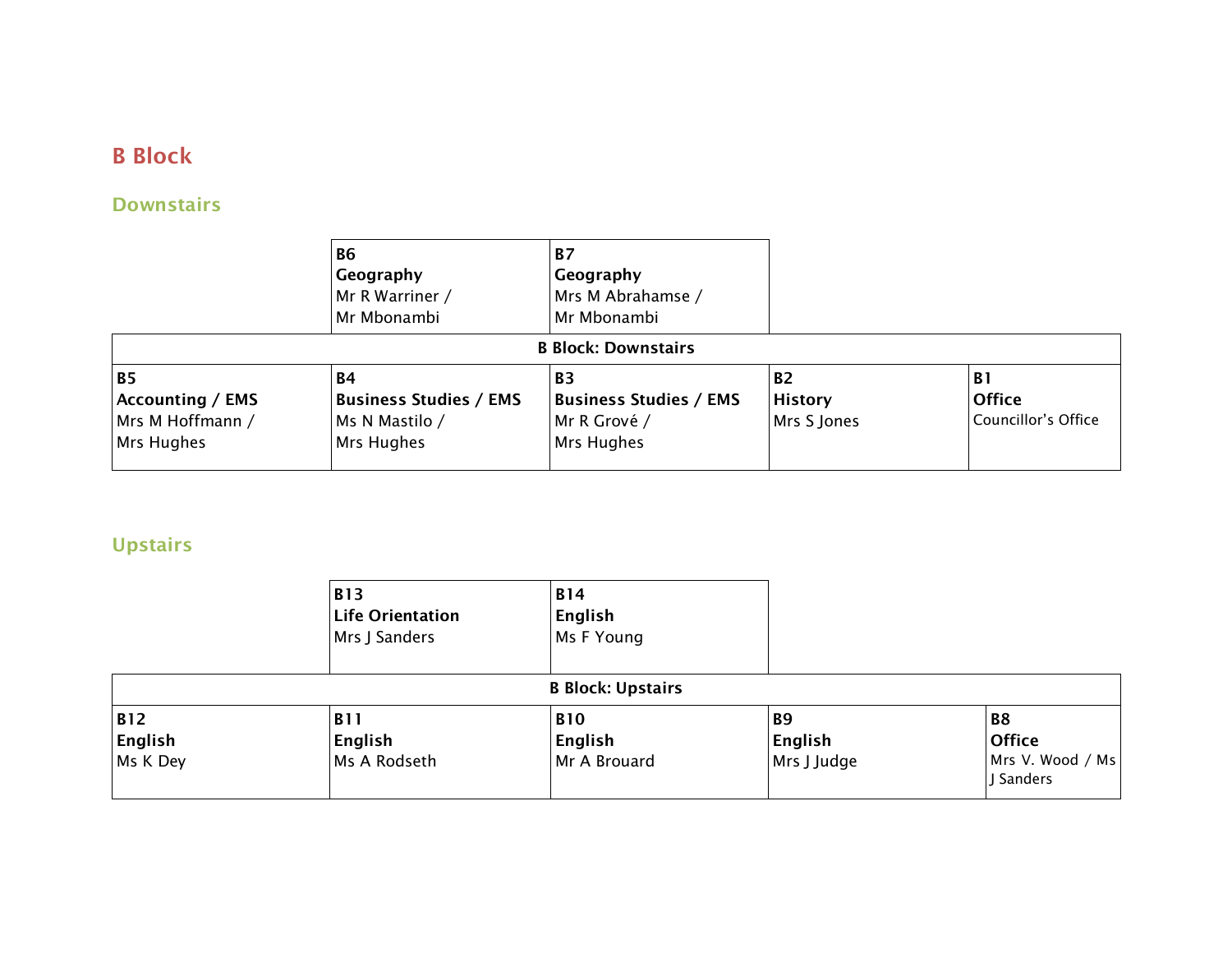# C Block

# **Downstairs**

|                                                    | C <sub>6</sub><br><b>Physical Sciences</b><br>Ms K van Schoor / Mr J Ms M<br>Makhafola | C7<br><b>Physical Sciences</b><br>Morrow/<br>Mr<br>Makhafola |                                                                                         |                                        |
|----------------------------------------------------|----------------------------------------------------------------------------------------|--------------------------------------------------------------|-----------------------------------------------------------------------------------------|----------------------------------------|
|                                                    |                                                                                        | <b>C Block: Downstairs</b>                                   |                                                                                         |                                        |
| C <sub>5</sub><br>History / English<br>Mr Goldsmid | C4<br><b>Dramatic Arts</b><br>Ms V Binns                                               | C <sub>3</sub><br><b>Dramatic Arts</b><br>Ms V Binns         | C <sub>2</sub><br><b>Physical Sciences/LO</b><br>Naicker/<br>A<br>Mr<br>Ms<br>Makhafola | C1<br><b>Office</b><br>J Common Office |

# Upstairs

|                                         | C13<br><b>Life Sciences</b><br>Ms J Page /<br>Ms Thanjekwayo | C <sub>14</sub><br><b>Life Sciences</b><br>Mrs S Florença /<br>Ms Thanjekwayo |                                                            |                                            |  |
|-----------------------------------------|--------------------------------------------------------------|-------------------------------------------------------------------------------|------------------------------------------------------------|--------------------------------------------|--|
| <b>C Block: Upstairs</b>                |                                                              |                                                                               |                                                            |                                            |  |
| C12 <br><b>IsiZulu</b><br>Mrs K Nongogo | C11<br>IsiZulu<br>Ms M Mvumbi                                | C <sub>10</sub><br>IsiZulu<br>Mr T Nyawo                                      | C9<br>$\overline{LO}$ / EMS / CAT / BS<br>Mrs M Raijmakers | C <sub>8</sub><br><b>Office</b><br>Culture |  |